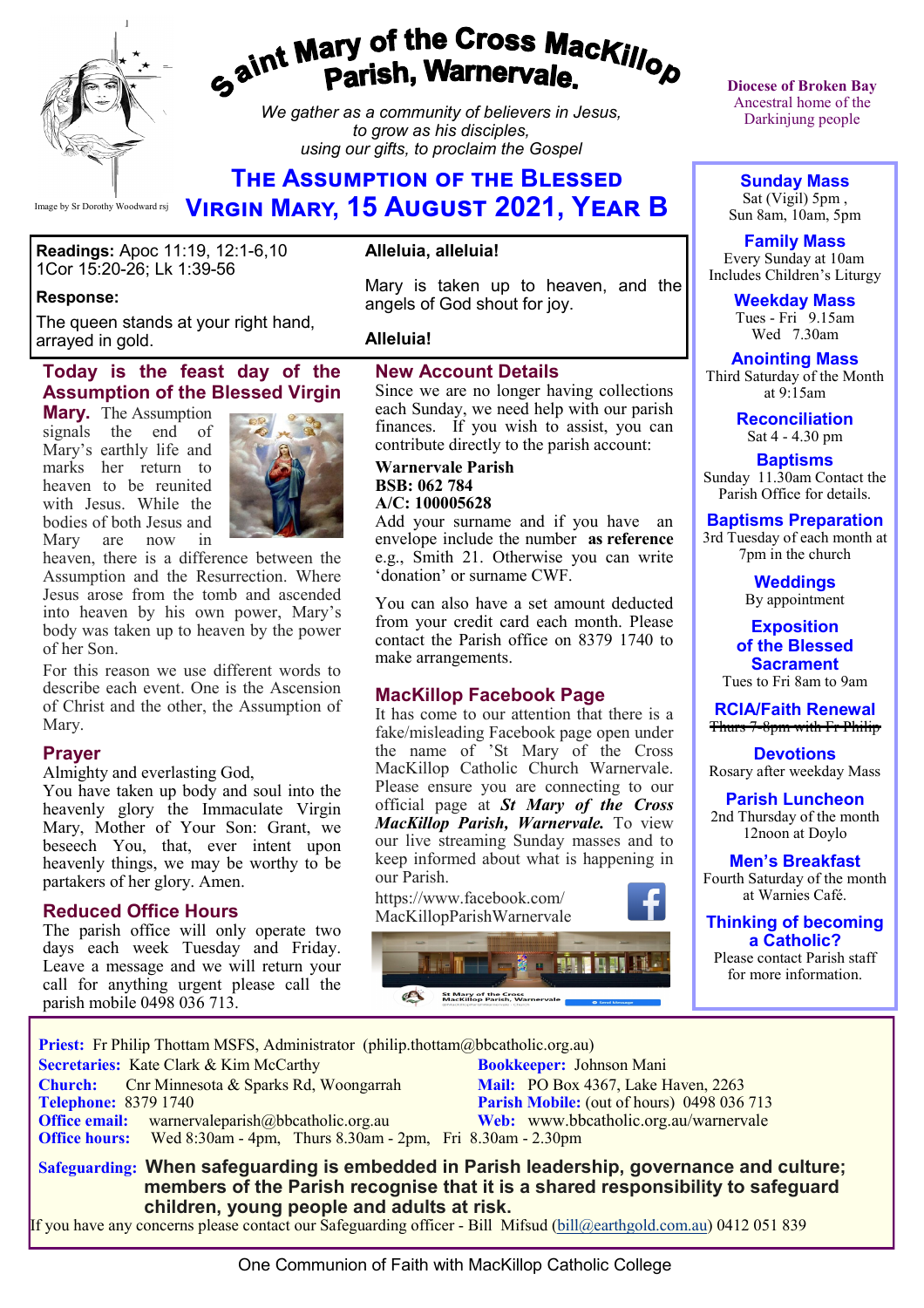#### **An Act of Spiritual Communion**

*My Jesus, I believe that You are present in the Most Holy Sacrament. I love You above all things, and I desire to receive You into my soul. Since I cannot at this moment receive You sacramentally, come at least spiritually into my heart. I embrace You as if You were already there and unite myself wholly to You. Never permit me to be separated from You. Amen*

## **Social Justice Social Justice Statement 2021**

As previously noted, we now have a new Social Justice Statement, *The Cry of the Earth, The Cry of the Poor.* We shall publish excerpts from the document in coming weeks.

In the Foreword to the Statement Archbishop Mark Coleridge said that Pope Francis has reminded us that encounter, dialogue, and listening with an open heart enables God's transforming love to move more powerfully in the world. He says, when faced with crises such as the pandemic, the ecological crisis, the economic crisis, hunger, and threats to peace and security we are either overwhelmed by information or bogged down in disagreements about details.

The Statement is an attempt to discern the signs of the times and, with the influence of the Holy Spirit, to recognise how God is calling us to respond, bringing the light of the Gospel to bear as we seek to respond to the cry of the poor and the cry of the earth.

In the document the Bishops draw on Scripture, the theological tradition, Catholic social justice teachings, the wisdom of the world, including insights from our First Nations peoples to dialogue with human experience. They hope that the Statement will inspire comprehensive and effective responses from our Catholic community and all who want to care for our common home in this time of great need.

**If you wish to come to our meetings please email Chris Firmstone on chrisfirmstone@gmail.com.**



*Social Justice Committee Warnervale Catholic Church*  holic Social Just **[www.marymackillopsocialjustice.wordp](http://www.marymackillopsocialjustice.wordpress.com) ress[.com](http://www.marymackillopsocialjustice.wordpress.com)**

#### **Charitable Works Fund (CWF) name change to Pastoral Works Broken Bay**

**ANNOUNCEMENT** Rebrand of CWF to Pastoral Works Broken Bay We are delighted to announce the Charitable Works Fund (CWF) is rebranding to Pastoral Works Broken Bay from July 2021.

The purpose of the new name is to better reflect the authentic, life-giving pastoral work you are helping to support, and provide a name that uniquely connects it to our Diocese of Broken Bay.

Pastoral Works Broken Bay will play a vital role in building on the six Pastoral priorities for the Diocese, including giving vital support to life-changing ministries, nurturing families, and parish communities. Each year, about 20,000 families and friends - those in hospitals, schools, parishes, and the wider community - will be assisted through the generous support of parish communities to Pastoral Works Broken Bay.

Thank you for your support of this important and historic initiative for the Diocese of Broken Bay. My prayer is the change from CWF to Pastoral Works Broken Bay enables us to reach further and wider in helping our local community, and more deeply connects us to the mission of Jesus.

*Most Rev Anthony Randazzo DD JCL, Bishop of Broken Bay* 

#### **August/September Appeal**

At this time, we appreciate support that can be given, no matter how big or small. Our ministries continue to operate and provide vital services. We encourage donations at your parish website or www.bbcatholic.org.au/ pastoralworks. All donations over \$2 are tax-deductible. Collection envelopes for Masses will be available when parishes re-open. Thank you for helping to renew and rebuild lives. Every gift makes a dierence to someone in hospital, school, a parish or the wider community.



#### **This Week**

**Monday 16 August St Stephen of Hungary** 9:15am Mass

**Tuesday 17 August** 9:15am Mass

**Wednesday 18 August** 7:30am Mass 9:15am Mass

**Thursday 19 August St John Eudes** 9:15am Mass

**Friday 20 August St Bernard** 9:15am Mass

**Saturday 21 August St Pius X**

4pm Reconciliation 5pm Mass

**Sunday 22 August** 8am Mass 9:15am Livestreaming Mass 10am Mass 5pm Mass

#### **Baptism Information Evening First Reconciliation & First Holy Communion**

Preparation for Sacraments have all been postponed. Once the lockdown has ended we will post relevant dates and information.

Please check this bulletin and our Facebook page.



## **Evangelisation Challenge**

This month we ask parishioners to: *Tell a friend or family member that you are glad to have your faith in difficult times.* 

## **Coronavirus restrictions**

**All public Masses have been suspended** until 28 August. The obligation to attend Sunday Mass remains lifted during the Stay at Home Order.

The **Church is closed** to the public and is not available for private prayer.

**Baptism** have been postponed until further noticed.

**Weddings** are not permitted to take place.

**Funerals** maybe celebrated with a limit 10 people including the celebrant.

Please remember our sick: Ken White, Anne Firmstone, Anne Byrne, Con Pantos, David Caire, Terence McBride, Allan Curtis, Jim Swanson, Finn McConnon, Jean Ganly, Justin Lonergan, Cara De Guzman, Olga White.

Deceased/Anniversary: Terry Quinnell, Deborah Dickerson, Anthony Attard, George Radacic, Alekutty Joseph, Joseph Buhagier, Therese Ann Hardman, Richard Murphy, Sira Raveane, Maryanne Xuerub.

Mass Intentions: Brandi & Jessica Lozario, Peter Walsh, Frank Walsh, George & Helen Pantazopoulos, Dulce Gica, Frank Filciotto, Leanne Portman, Maria & Edward, Anna Ison.

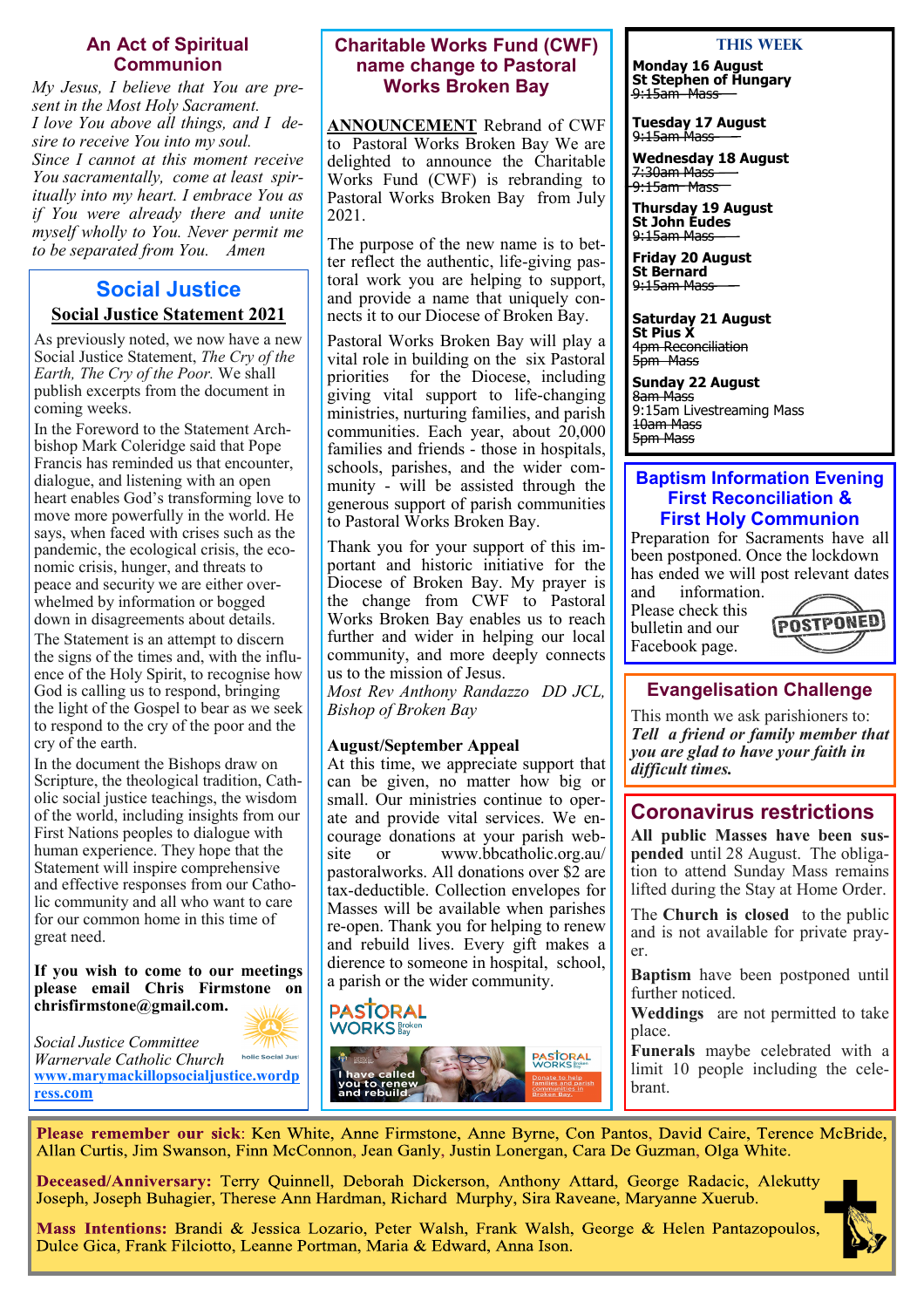# **The Assumption of the Blessed Virgin Mary**

# **First Reading Apoc 11:19, 12:1-6, 10;**

I saw a woman clothed with the sun and with the moon at her feet.

The sanctuary of God in heaven opened, and the ark of the covenant could be seen inside it. Now a great sign appeared in heaven: a woman, adorned with the sun, standing on the moon, and with the twelve stars on her head for a crown. She was pregnant, and in labour, crying aloud in the pangs of childbirth. Then a second sign appeared in the sky, a huge red dragon which had seven heads and ten horns, and each of the seven heads crowned with a coronet. Its tail dragged a third of the stars from the sky and dropped them to the earth, and the dragon stopped in front of the woman as she was having the child, so that he could eat it as soon as it was born from its mother. Th woman brought a male child into the world, the son who was to rule all the nations with an iron sceptre, and the child was taken straight up to God and to his throne, while the woman escaped into the desert, where God had made a place of safety ready. Then I heard a voice shouts from heaven, 'Victory and power and empire for ever have been won by our God, and all authority for his Christ'.

The word of the Lord.

# **Responsorial Psalm Ps 44:10-12**

The queen stands at your right hand, arrayed in gold.

The daughters of kings are among your loved ones. On your right stands the queen in gold of Ophir. Listen, O daughter, give ear to my words: forget your own people and your father's house. R

So will the king desire your beauty: he is the lord, pay homage to him. They are escorted amid gladness and joy; they pass within the palace of the king. R